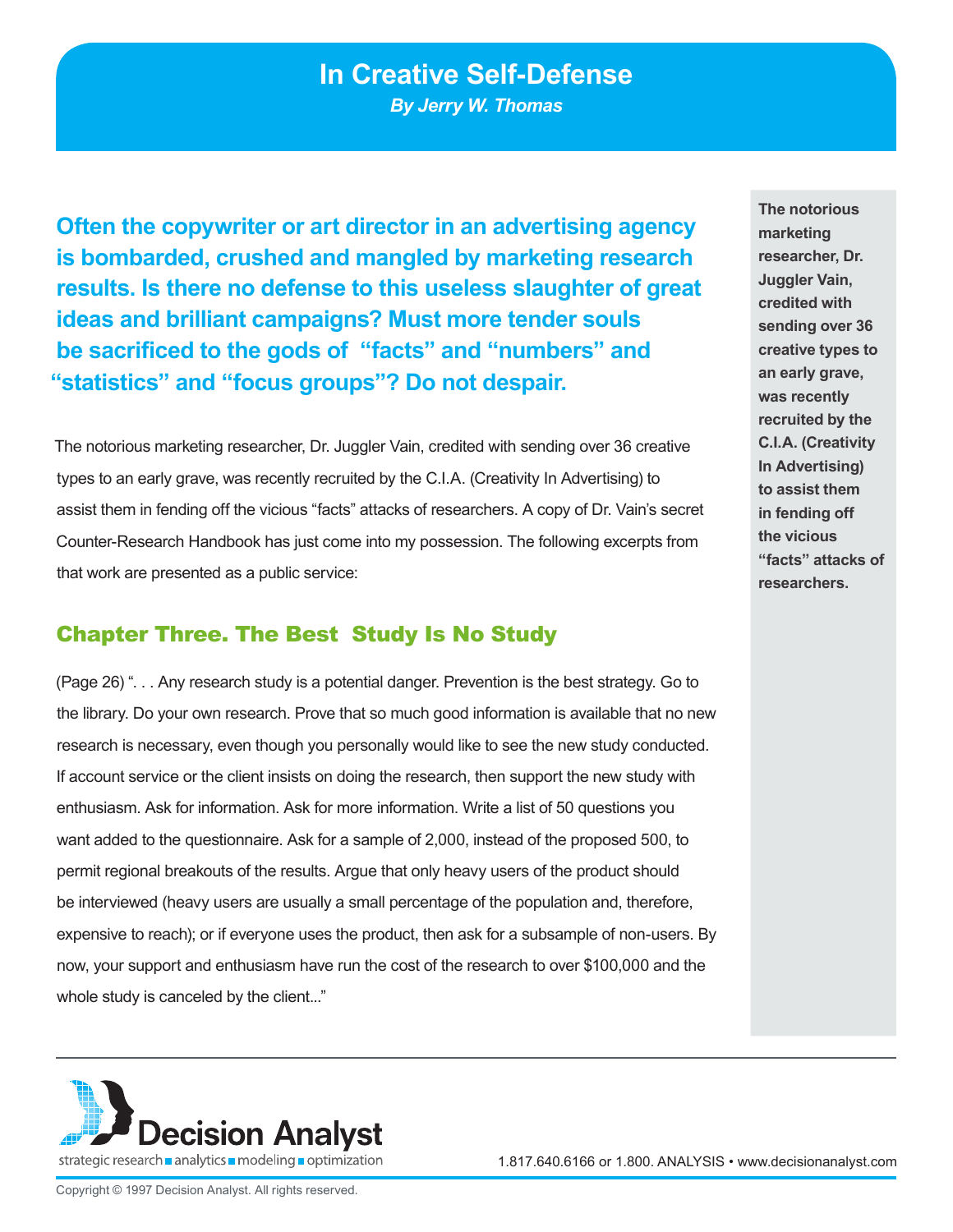## Chapter Seven. The Client Uses Focus Groups

(Pages 68-71) ". . .Your copy or art is going to be exposed to focus groups. What do you do? Go to the groups yourself. Insist that the opportunity to learn is so great that you must attend the discussions. Once you are in the observation room behind the one-way mirror, play it cool. Groups are strange animal-like organisms which have a mind of their own. They are very unpredictable and usually uncontrollable. Listen. If the results go your way, keep cool and brag on the client's wisdom in suggesting groups. If the results don't go your way, spring into action. Get some hard liquor out and quickly mix drinks for the clients. Encourage them to drink up. Get them new drinks the instant their glasses are empty. Start pointing out how the lady in the blue hat is dominating the group (this planted idea may be useful later). Tell dirty jokes. Get the observers to laughing so they can't hear what's going on in the focus group room. Make wise cracks. Light up a Honduran cigar and drive everyone from the observation room. Unplug the audio equipment and pretend the sound system isn't working. Try to fix the equipment yourself, so no one else will discover the source of the problem. Accidentally hit the light switch so that all of the observers (hidden in the dark behind the mirror) are suddenly exposed to the members of the discussion group. This so unnerves clients they usually forget everything said in the groups.

As soon as the group is finished, do not . . . repeat . . . do not allow any debriefing or instant analysis by the

moderator or the clients. Insist that everyone go home and try to digest all the great new information produced by the groups. Warn against the dangers of instant analysis. Tell everyone to "sleep on" the results. Tell the researcher you want a really good report and to take as much time as he needs to write it. Again, act quickly.

Hold follow-up meetings on the focus groups first thing the next day. Speed the clients into whatever decisions you wish. They won't remember much from the previous night's groups anyway. By the time the moderator's report comes in two or three weeks later, all of the decisions will be history and no one will even bother to read the report.

If perchance the report does come in before the final decisions are reached, then brag on the learning provided by the report and note that the research results have been incorporated into the new creative. Chances are the client has not read the report; thus, you might get away with this little ploy. But if the client has read the report, you must retreat to the final fallback strategy.

Say focus groups are interesting and entertaining, but that the results from groups are only "hypotheses." Mention the lady in blue hat who biased the group's results. Suggest that interpretation of group results is a very risky business and subject to great error. Note that everyone sees and hears something different from groups. And, lastly, mention that the moderator still lives at home with his mother. Usually, this will carry the day for your side. But if it does not, then insist on some real research, some "hard" numbers, something statistically reliable. Demand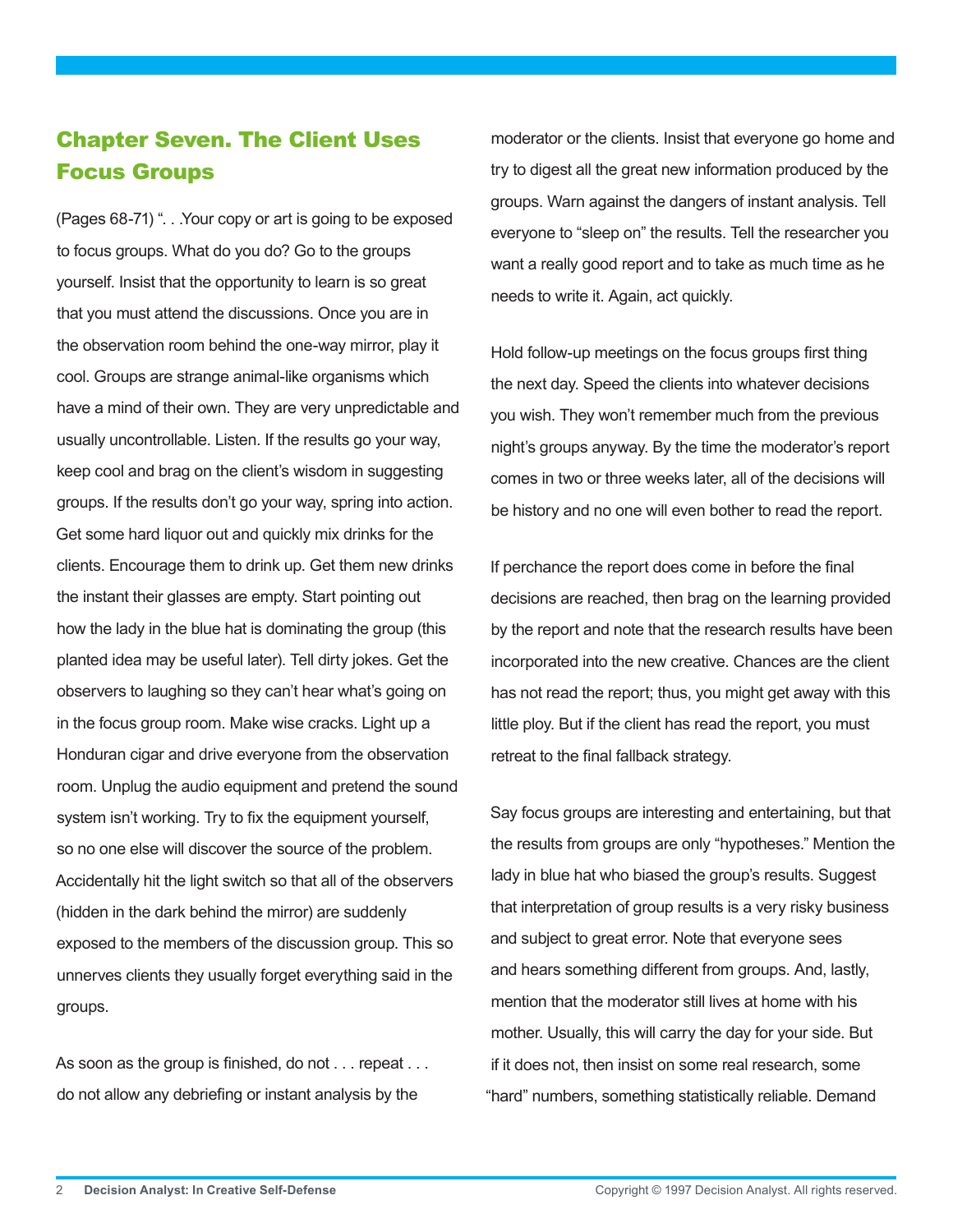a quantitative study to provide answers which everyone can trust. Argue that the decisions are too important to be trusted to focus groups . . ."

## Chapter Eleven: The Client Uses a Quantitative Study

(Pages 158-60) ". . . Okay, so the client wants to evaluate your creative efforts with some type of "numbers" survey, such as a day-after recall, or an advertising concept test, or a copy test using one of the standardized testing services.

If the client suggests a day-after recall study, tell him what an excellent idea that is. Now, you have two options to pursue. First, you can jimmy the commercial to force a high day-after recall score. Just repeat the brand name about 12 times in 30 seconds, show the brand name during the whole of the commercial, and repeat one simple message over and over. Or you can protest. Point out that day-after recall is a simplistic measure which cannot hope to measure the motivational depth and subtlety of the persuasive masterpiece you have created. Argue that one market may not be representative of the whole United States. Argue that the audience of one television program may not be representative of the whole United States. Insist that the day-after recall test be national in scope (which might make the test too expensive; see Chapter Three).

If the client wants to test creative in rough form (storyboards or rough print ads), tactfully explain that executional values add a great deal to commercials, that

it is most important to test only finished commercials. By the time the finished commercial is ready, the client may have forgotton about his intent to test it. But, if he does go ahead and test it; how likely is the client to believe any research which says the commercial is no good—after he has sunk 200 grand into producing the commercial? You've won again.

If the client persists and wants to submit the finished commercial to one of the standardized testing services, tell him what a smashing idea that is. Hold your breath. The creative may do well and achieve high test scores. If high test scores are not achieved, then suggest that the client consider a real evaluation and not trust such an important decision to survey research. Tell him the only thing that really counts is the real world and real consumers buying in a real store with real money. What is needed is a live test market, you explain. A real experiment. None of this unreliable research stuff. . ."

#### Chapter Twenty. The Test Market

(Pages 388-91) ". . . The store audits, the telephone tracking studies, supermarket electronic scanner data, and actual sales figures from the test market in Omaha all indicate that no one is buying the product. The panicked client bemoans the failure of the new creative. What to do? Stay calm. Say the creative works on the unconscious mind and requires several months to have a dramatic effect—unless the client can afford to increase the media budgets to accelerate the advertising response function.